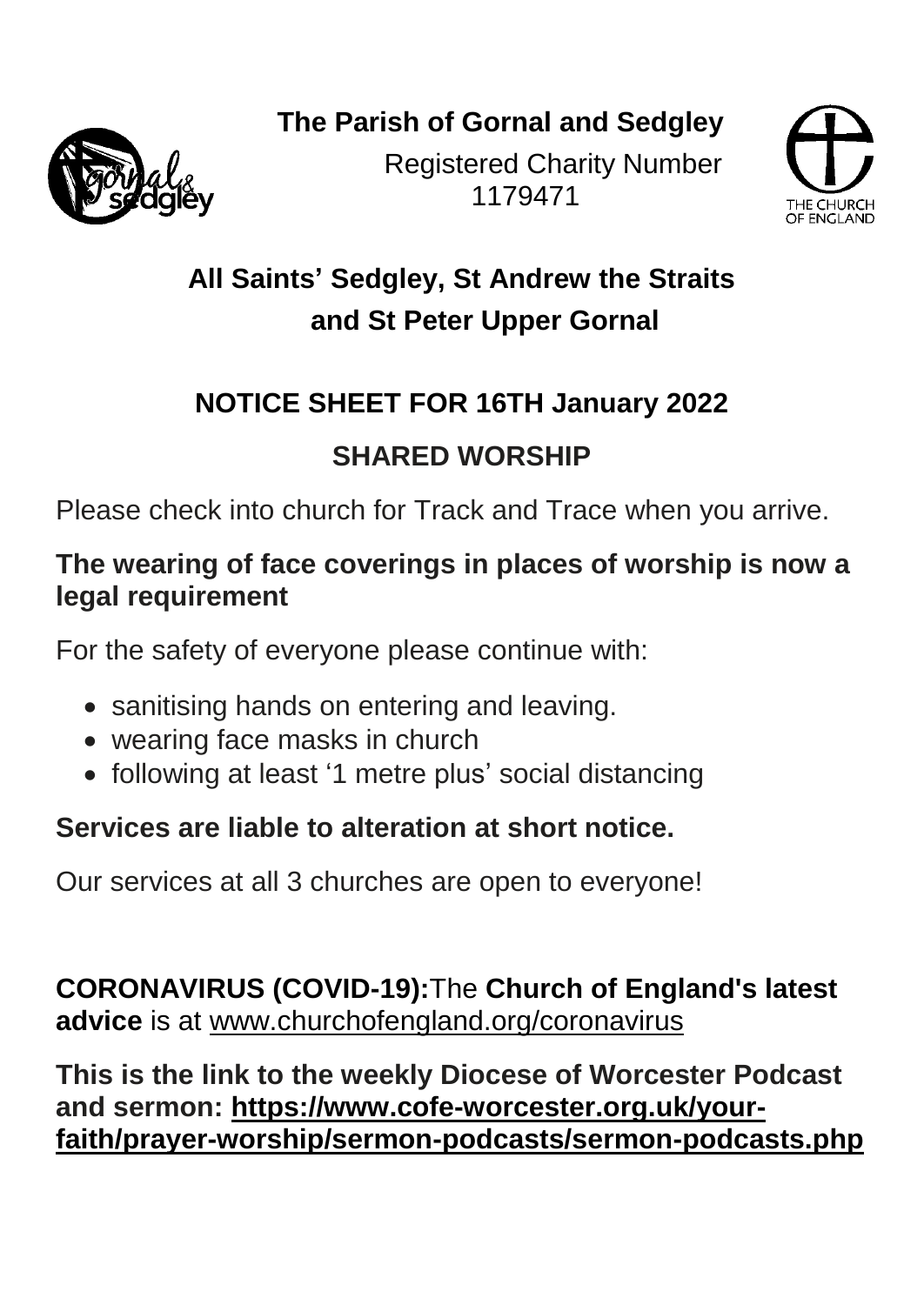**Sunday 16th January 2022**

**8am Holy communion in All Saints**

**10.30am Team Service at All Saints with Bishop Martin also on zoom and facebook**

**6.30pm Compline on zoom**

**Wednesday 19 th January 2022 Communion 10am St Peters**

**Sunday 23rd January 2022**

- **8am Holy Communion in All Saints**
- **9.30am Worship Together – St Andrews**
- **10.30am Holy Communion – St Peters**
- **10.30am Holy Communion – All Saints also on zoom and facebook**
- **12.30pm Baptism – All Saints**
- **6.30pm Compline on zoom**

# **NOTICES FOR THE WHOLE PARISH**

**JOINT DCC AND PCC MEETING. -** There is a joint meeting of all 3 DCC's and the PCC on Saturday the 22nd January at 9.30am to 12.30pm in All Saints Church hall.

**SAFETY OF US ALL –** Dudley Council are asking us to "Flow Before You Go". The advice is to take 2 lateral flow tests per week and when meeting anyone outside your household "Flow Before You Go".

**GROUP LEADERS RESPONSIBILTY –** following the government's announcement it is now a legal responsibility for masks to be worn in many public places, including places of worship and community halls. It is the responsibility of all group leaders (and your group!) to ensure you comply with the current legislation which applies to you and to revise your risk assessments as necessary.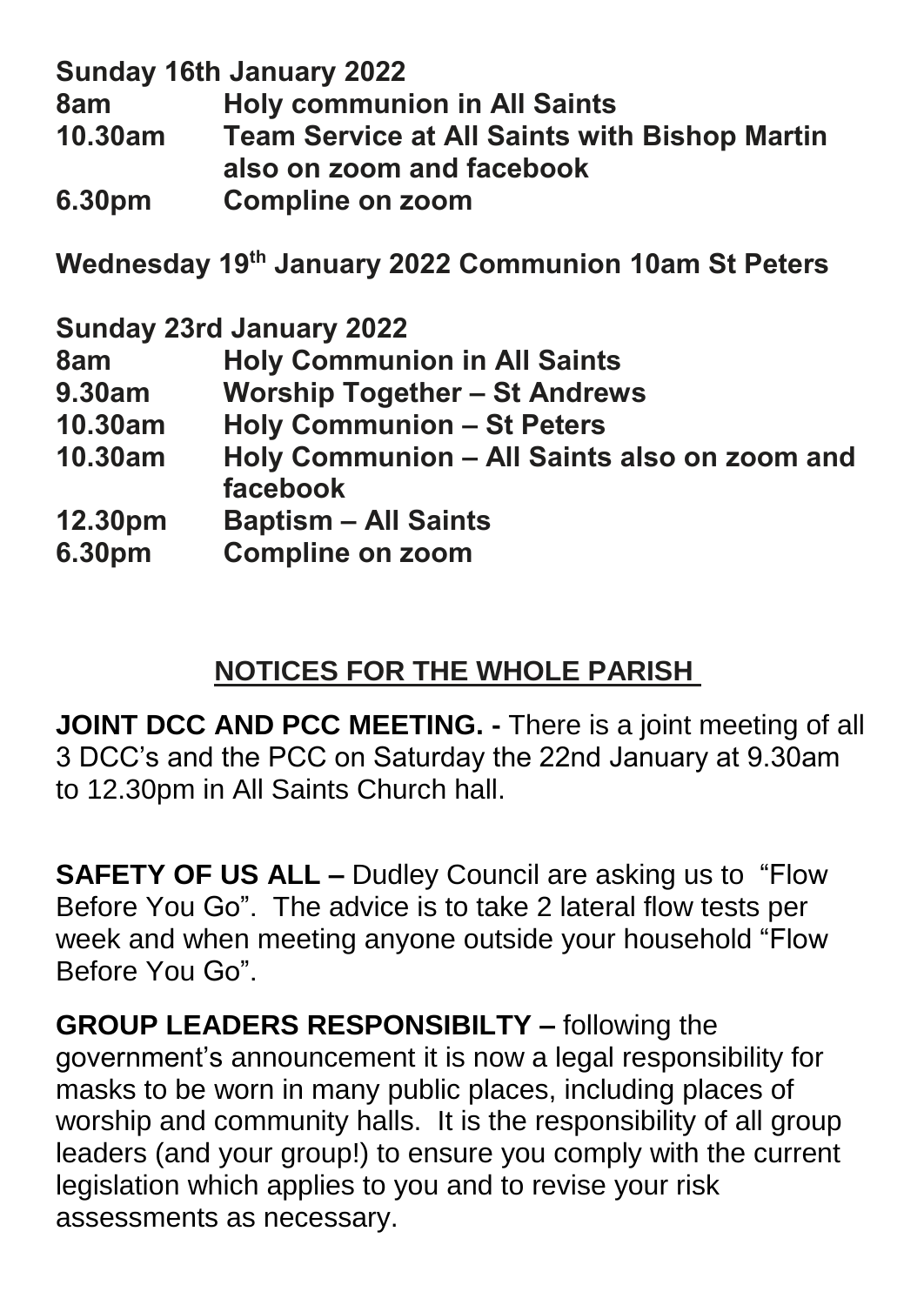**PARISH OFFICE OPENING –** following the government's announcement Gail will continue to work in the office, but for her safety and the safety of visitors please wear a face mask and be prepared to conduct your business at the doorway. If possible, please phone or email instead of visiting.

**FUNERALS –** the funeral of the late Geoffrey Hume Burgess will take place at Gornal Wood on Monday 17<sup>th</sup> January at 11am and on Tuesday 18<sup>th</sup> January the funeral of the late Anita Swann will take place at Gornal Wood 1.30pm. Our thoughts and prayers go to both their families at this very difficult time.

# **BLACK COUNTRY FOODBANK**

Our current shortages are : Long life Milk (1L), Long Life Fruit Juice (1L), Squash/Cordial, Packets of Mashed Potato, Tinned Potatoes, Tinned Fruit (in juice), Tinned Meat (Corned Beef, Ham, Hot Dogs, Spam), Instant Hot Chocolate (to be made with hot water),Breakfast Cereal (small or medium packets),Fray Bentos Pies, Tinned Rice Pudding, Tinned/Powdered Custard, Savoury Rice. Thanks, Chris Williams

**CHURCH OF ENGLAND ONLINE RESOURCES INCLUDING SUNDAY SERVICES:** [https://www.churchofengland.org/news](https://www.churchofengland.org/news-and-media/church-online)[and-media/church-online](https://www.churchofengland.org/news-and-media/church-online)